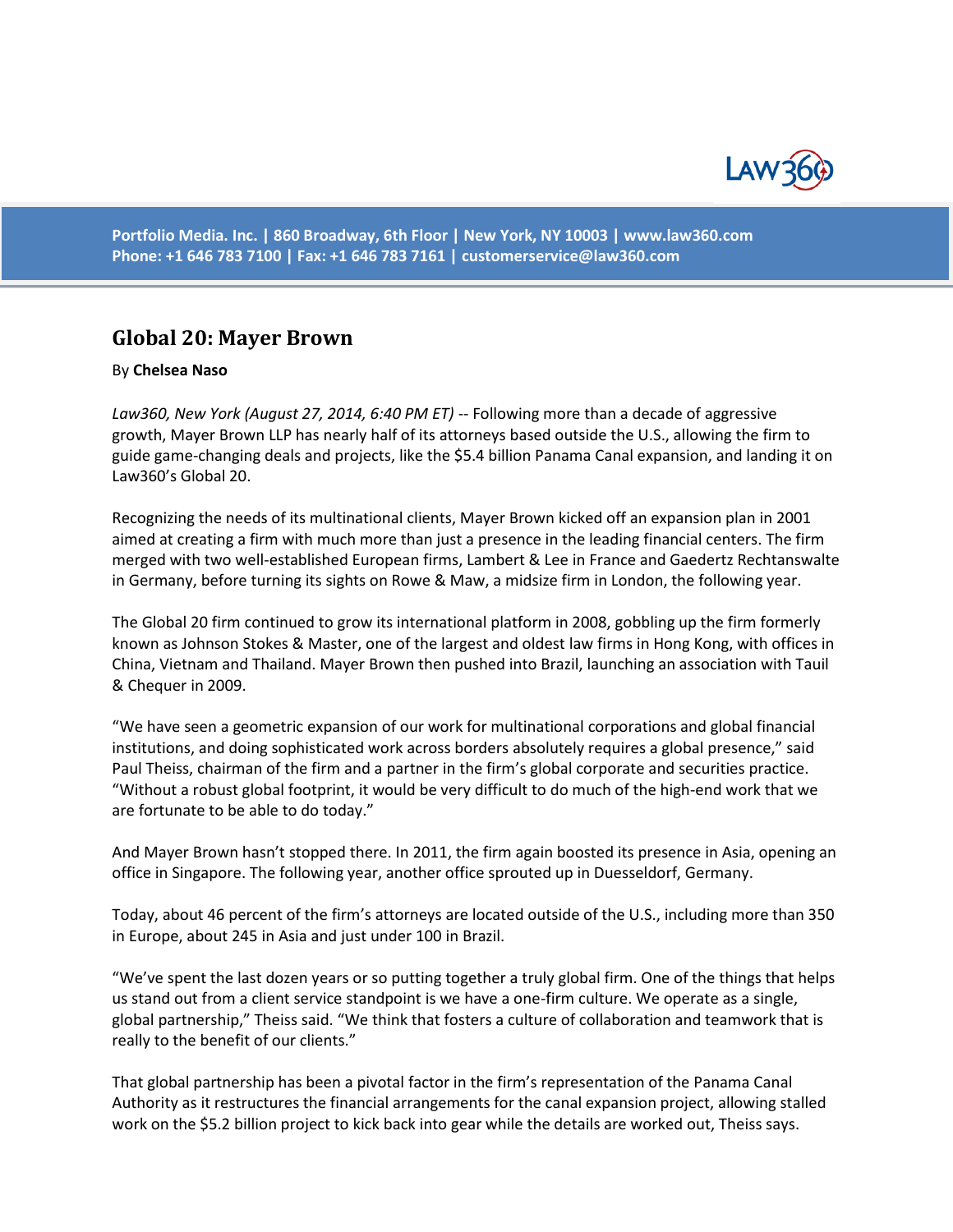While Mayer Brown's Chicago office is leading the team, it is being supported by lawyers based in the firm's Washington, New York, London and Paris offices. Construction on the canal is continuing and is expected to be completed in 2015.

"That demonstrates as well as anything the importance of having a world-class group of lawyers in the world's financial centers to bring to bear on a complex and sophisticated project. It allowed us to do a really first-class job on a transaction with major implications for the global economy," Theiss said.

Creating a global presence requires a lot more work than just merging with other firms around the world, however, explained London-based real estate partner Jeremy Clay, who is also a member of the firm's management committee.

Mayer Brown drives it home with a single, worldwide partnership as well as multinational industry and practice groups to address the needs of global clients while delivering a consistent experience and product, he explained.

"It takes time, when you merge, to create a new common culture for a new common firm, and I think we worked hard to build a team culture," Clay said. "Just having scale is not enough."

The seamlessness of the worldwide team came into play in the firm's representation of Altice Group, the parent of French cable operator Numericable, in its multibillion bid for Vivendi Group's SFR unit, a French mobile phone and Internet provider.

The \$23.3 billion acquisition, which was accepted by Vivendi in June, called to close a long bidding war with Bouygues SA that started when the French media giant said in November it was mulling a spinoff of SFR. The deal is now being looked over by the Autorite de la Concurrence, France's competition regulator.

Mayer Brown also showcased its expertise in Switzerland when lawyers from the firm's litigation and dispute resolution practice successfully defended five Lloyd's syndicates in Swiss Federal Court against a \$48 million claim by Genevalor Benbassat & Cie over losses of three funds as a result of the Ponzi scheme run by Bernard Madoff.

In Turkey, the firm led the establishment of the first-ever note program by a Turkish issuer. Lawyers from the firm's banking and finance and tax transactions and consulting practices in London and Chicago helped Tuerkiye Vakıflar Bankası TAO, known as VakifBank, set up \$3 billion in medium-term notes.

Mayer Brown has also guided a number of projects in Asia, where its office's history dates back more than 150 years, explains Elaine Lo, a senior partner based in Hong Kong.

"The firm has such a long history working with a number of clients who really trust us to handle their projects in the best possible way," she said. "The world has become so integrated, so interconnected, it would be very difficult to retain our clients if we didn't have the ability to help them in the major financial markets."

The corporate and securities lawyers in Hong Kong had the opportunity to flex their financial muscles this year, leading Beijing Enterprises Water Group Ltd. in the issuance of \$500 million in 4.625 percent guaranteed bonds due in 2018 by its subsidiary Beijing Enterprises Water Capital Management Ltd., one